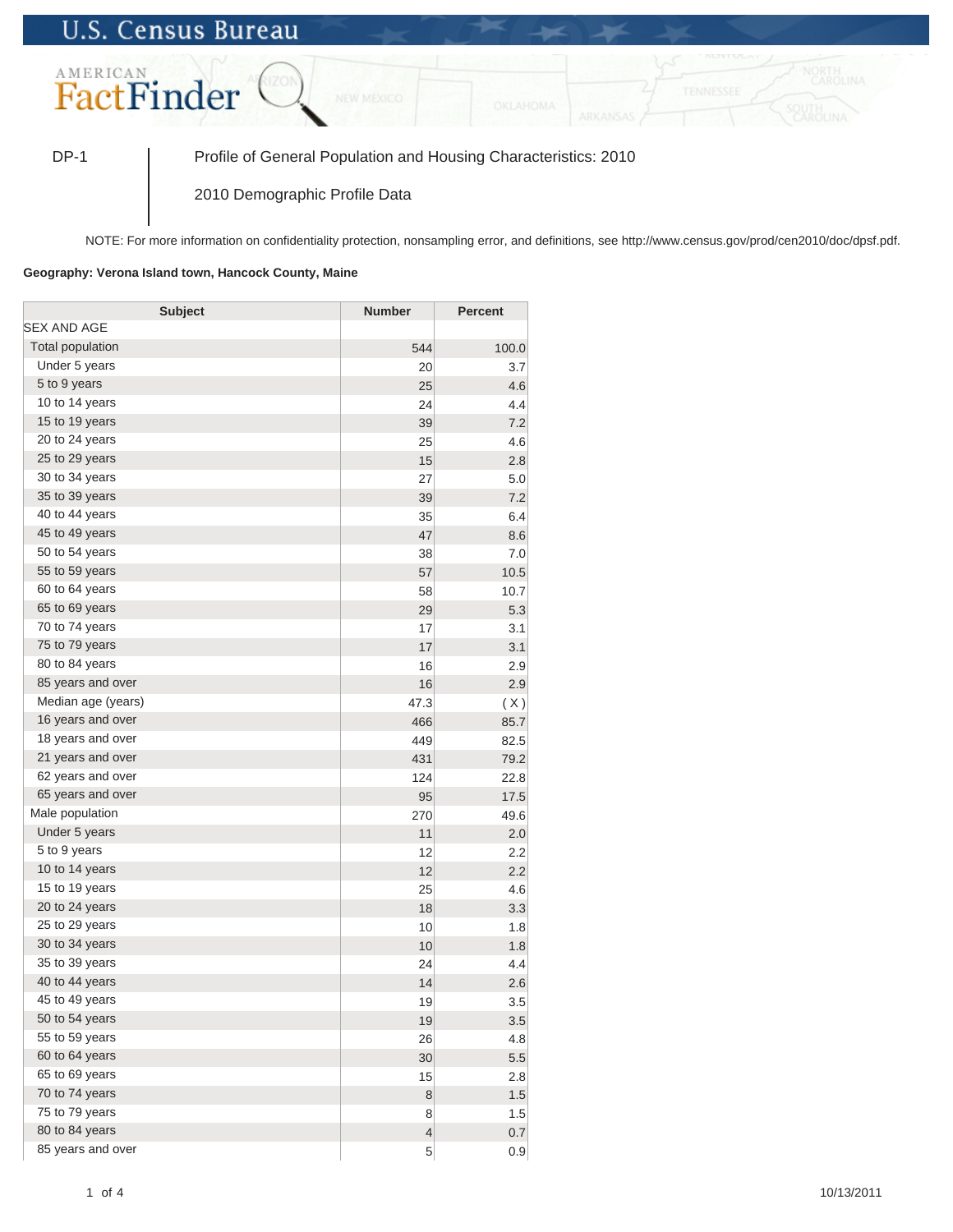| <b>Subject</b>                                                             | <b>Number</b>  | <b>Percent</b> |
|----------------------------------------------------------------------------|----------------|----------------|
| Median age (years)                                                         | 44.5           | (X)            |
| 16 years and over                                                          | 231            | 42.5           |
| 18 years and over                                                          | 218            | 40.1           |
| 21 years and over                                                          | 206            | 37.9           |
| 62 years and over                                                          | 58             | 10.7           |
| 65 years and over                                                          | 40             | 7.4            |
| Female population                                                          | 274            | 50.4           |
| Under 5 years                                                              | 9              | 1.7            |
| 5 to 9 years                                                               | 13             | 2.4            |
| 10 to 14 years                                                             | 12             | 2.2            |
| 15 to 19 years                                                             | 14             | 2.6            |
| 20 to 24 years                                                             | 7              | 1.3            |
| 25 to 29 years                                                             | 5              | 0.9            |
| 30 to 34 years                                                             | 17             | 3.1            |
| 35 to 39 years                                                             | 15             | 2.8            |
| 40 to 44 years                                                             | 21             | 3.9            |
| 45 to 49 years                                                             | 28             | 5.1            |
| 50 to 54 years                                                             | 19             | 3.5            |
| 55 to 59 years<br>60 to 64 years                                           | 31             | 5.7            |
| 65 to 69 years                                                             | 28             | 5.1            |
| 70 to 74 years                                                             | 14             | 2.6            |
| 75 to 79 years                                                             | 9<br>9         | 1.7<br>1.7     |
| 80 to 84 years                                                             | 12             | 2.2            |
| 85 years and over                                                          | 11             | 2.0            |
| Median age (years)                                                         | 49.2           |                |
| 16 years and over                                                          | 235            | (X)<br>43.2    |
| 18 years and over                                                          | 231            | 42.5           |
| 21 years and over                                                          | 225            | 41.4           |
| 62 years and over                                                          | 66             | 12.1           |
| 65 years and over                                                          | 55             | 10.1           |
| <b>RACE</b>                                                                |                |                |
| <b>Total population</b>                                                    | 544            | 100.0          |
| One Race                                                                   | 531            | 97.6           |
| White                                                                      | 530            | 97.4           |
| <b>Black or African American</b>                                           | 0              | 0.0            |
| American Indian and Alaska Native                                          | 1              | 0.2            |
| Asian                                                                      | 0              | 0.0            |
| Asian Indian                                                               | 0              | 0.0            |
| Chinese                                                                    | 0              | 0.0            |
| Filipino                                                                   | 0              | 0.0            |
| Japanese                                                                   | 0              | 0.0            |
| Korean                                                                     | 0              | 0.0            |
| Vietnamese                                                                 | 0              | 0.0            |
| Other Asian [1]                                                            | 0              | 0.0            |
| Native Hawaiian and Other Pacific Islander                                 | 0              | 0.0            |
| Native Hawaiian                                                            | 0              | 0.0            |
| Guamanian or Chamorro                                                      | 0              | 0.0            |
| Samoan                                                                     | 0              | 0.0            |
| Other Pacific Islander [2]                                                 | 0              | 0.0            |
| Some Other Race                                                            | $\overline{0}$ | 0.0            |
| Two or More Races                                                          | 13             | 2.4            |
| White; American Indian and Alaska Native [3]                               | $\overline{2}$ | 0.4            |
| White; Asian [3]                                                           | 1              | 0.2            |
| White; Black or African American [3]                                       | 4              | 0.7            |
| White; Some Other Race [3]                                                 | 2              | 0.4            |
| Race alone or in combination with one or more other<br>races: [4]<br>White | 540            | 99.3           |
| <b>Black or African American</b>                                           | 8              | 1.5            |
| American Indian and Alaska Native                                          | 7              | 1.3            |
|                                                                            |                |                |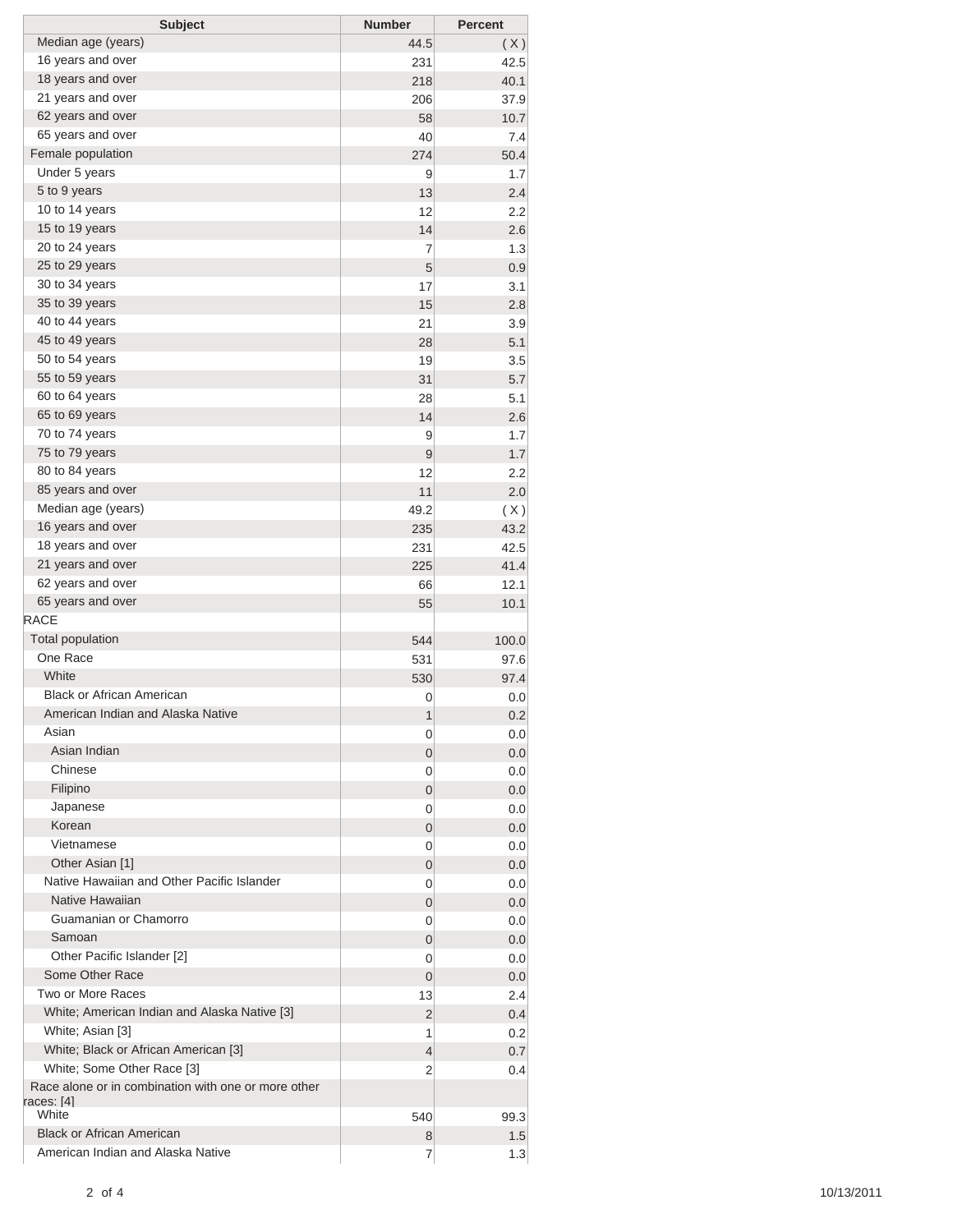| <b>Subject</b>                                   | <b>Number</b>       | <b>Percent</b> |
|--------------------------------------------------|---------------------|----------------|
| Asian                                            | 1                   | 0.2            |
| Native Hawaiian and Other Pacific Islander       | 0                   | 0.0            |
| Some Other Race                                  | $\overline{2}$      | 0.4            |
| HISPANIC OR LATINO                               |                     |                |
| <b>Total population</b>                          | 544                 | 100.0          |
| Hispanic or Latino (of any race)                 | 2                   | 0.4            |
| Mexican                                          | $\overline{2}$      | 0.4            |
| Puerto Rican                                     | 0                   | 0.0            |
| Cuban                                            | $\overline{0}$      | 0.0            |
| Other Hispanic or Latino [5]                     | 0                   | 0.0            |
| Not Hispanic or Latino                           | 542                 | 99.6           |
| <b>HISPANIC OR LATINO AND RACE</b>               |                     |                |
| <b>Total population</b>                          | 544                 | 100.0          |
| Hispanic or Latino<br>White alone                | 2                   | 0.4            |
| Black or African American alone                  | $\overline{0}$      | 0.0            |
| American Indian and Alaska Native alone          | 0                   | 0.0            |
| Asian alone                                      | $\overline{0}$<br>0 | 0.0            |
| Native Hawaiian and Other Pacific Islander alone | $\overline{0}$      | 0.0<br>0.0     |
| Some Other Race alone                            | 0                   | 0.0            |
| Two or More Races                                | $\overline{2}$      | 0.4            |
| Not Hispanic or Latino                           | 542                 | 99.6           |
| White alone                                      | 530                 | 97.4           |
| Black or African American alone                  | 0                   | 0.0            |
| American Indian and Alaska Native alone          | 1                   | 0.2            |
| Asian alone                                      | 0                   | 0.0            |
| Native Hawaiian and Other Pacific Islander alone | $\overline{0}$      | 0.0            |
| Some Other Race alone                            | $\Omega$            | 0.0            |
| Two or More Races                                | 11                  | 2.0            |
| <b>RELATIONSHIP</b>                              |                     |                |
| Total population                                 | 544                 | 100.0          |
| In households                                    | 544                 | 100.0          |
| Householder                                      | 238                 | 43.8           |
| Spouse [6]                                       | 132                 | 24.3           |
| Child                                            | 124                 | 22.8           |
| Own child under 18 years                         | 87                  | 16.0           |
| Other relatives                                  | 16                  | 2.9            |
| Under 18 years                                   | 4                   | 0.7            |
| 65 years and over                                | 5                   | 0.9            |
| <b>Nonrelatives</b>                              | 34                  | 6.3            |
| Under 18 years                                   | 4                   | 0.7            |
| 65 years and over                                | 2                   | 0.4            |
| Unmarried partner                                | 24                  | 4.4            |
| In group quarters                                | 0                   | 0.0            |
| Institutionalized population                     | 0                   | 0.0            |
| Male                                             | 0                   | 0.0            |
| Female                                           | 0                   | 0.0            |
| Noninstitutionalized population                  | 0                   | 0.0            |
| Male                                             | 0                   | 0.0            |
| Female                                           | 0                   | 0.0            |
| <b>HOUSEHOLDS BY TYPE</b>                        |                     |                |
| <b>Total households</b>                          | 238                 | 100.0          |
| Family households (families) [7]                 | 164                 | 68.9           |
| With own children under 18 years                 | 57                  | 23.9           |
| Husband-wife family                              | 132                 | 55.5           |
| With own children under 18 years                 | 39                  | 16.4           |
| Male householder, no wife present                | 11                  | 4.6            |
| With own children under 18 years                 | 8                   | 3.4            |
| Female householder, no husband present           | 21                  | 8.8            |
| With own children under 18 years                 | 10                  | 4.2            |